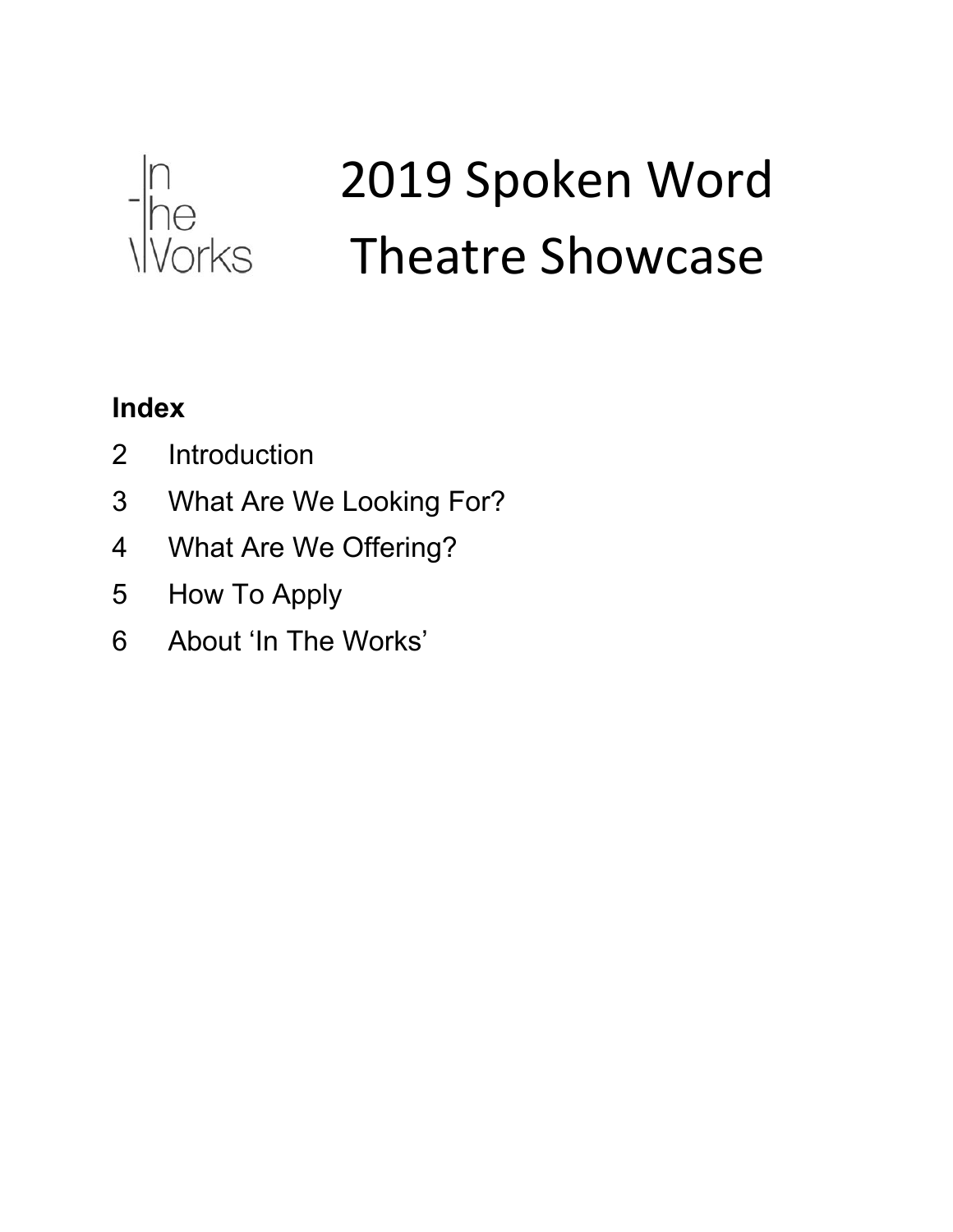In The Works is hosting its first spoken word theatre showcase in March 2019. As part of our dedication to promoting spoken word theatre as an artform, and improving the infrastructure for spoken word across the UK and Ireland, we are looking for spoken word theatre shows from anywhere around these parts.

For the showcase, we are looking to fill two slots with spoken word theatre shows of different lengths. The first slot is our 30-minute slot, for shows of 25-35 minutes in length. The second slot is our long-form slot, in which we would like to showcase a piece of 45-60 minutes. We are looking for narrative shows that are written entirely as performance poetry, or include a large amount of it.

In The Works will organise a venue, a date and promotional material in conversation with the selected artists. We are hoping to develop strong working relationships with the chosen artists. More information about fees, technical specifications and how to apply can be found below.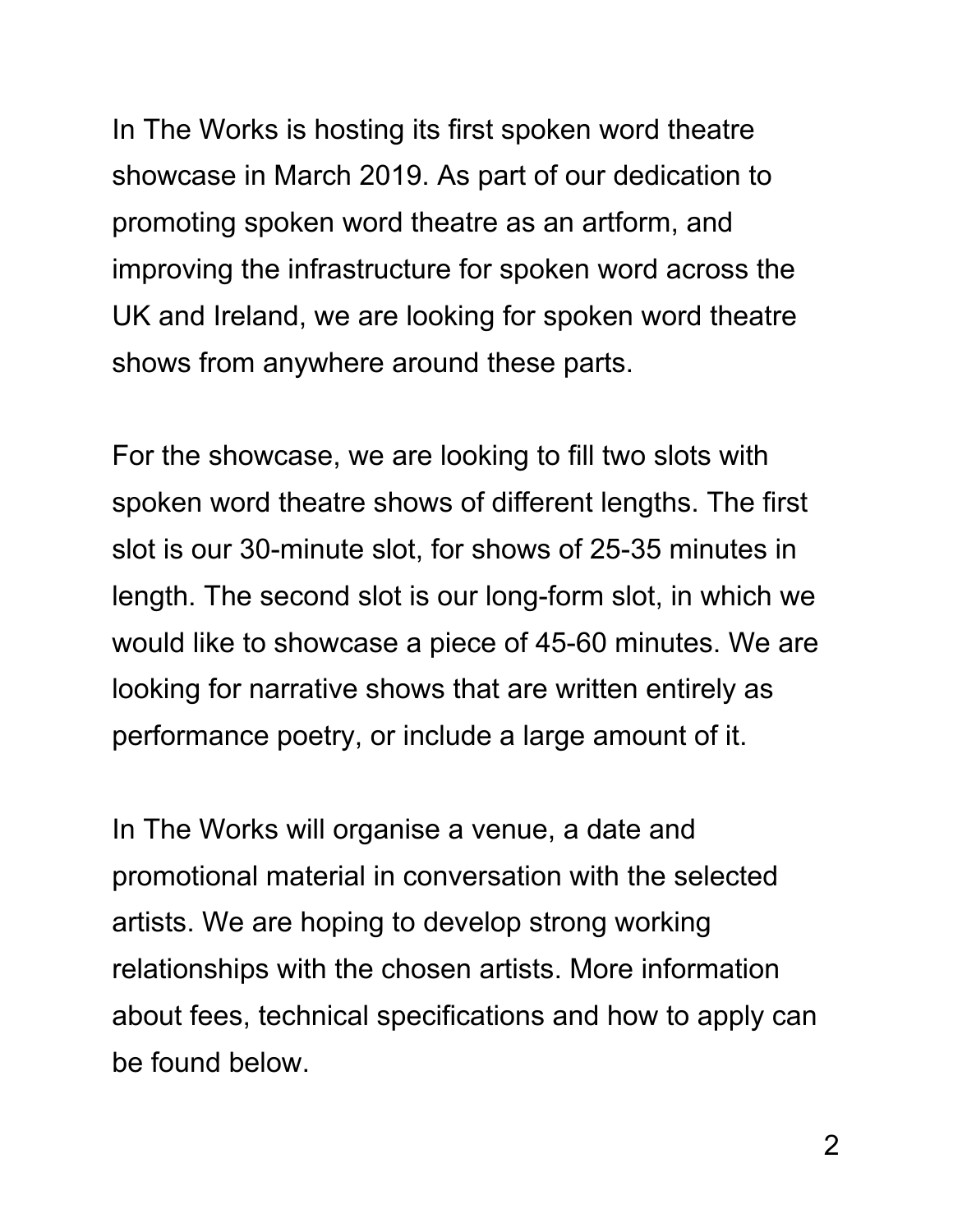### **What are we looking for?**

We are looking for shows that fall solidly in the 'spoken word theatre' category: narrative pieces with a strong poetry element or, preferably, written entirely as performance poetry. We are looking for finished shows, or shows that will be stage ready by March 2019. We are not looking for scratch material.

Shows will have to be low on technical requirements, as the showcase might take place in an unconventional space. We will definitely be able to offer up to two microphones, a projector, the option for a background track, and enough stage space for up to four performers. Anything else we would be able to discuss as part of your application. We are particularly keen on shows that are well-suited to non-traditional spaces.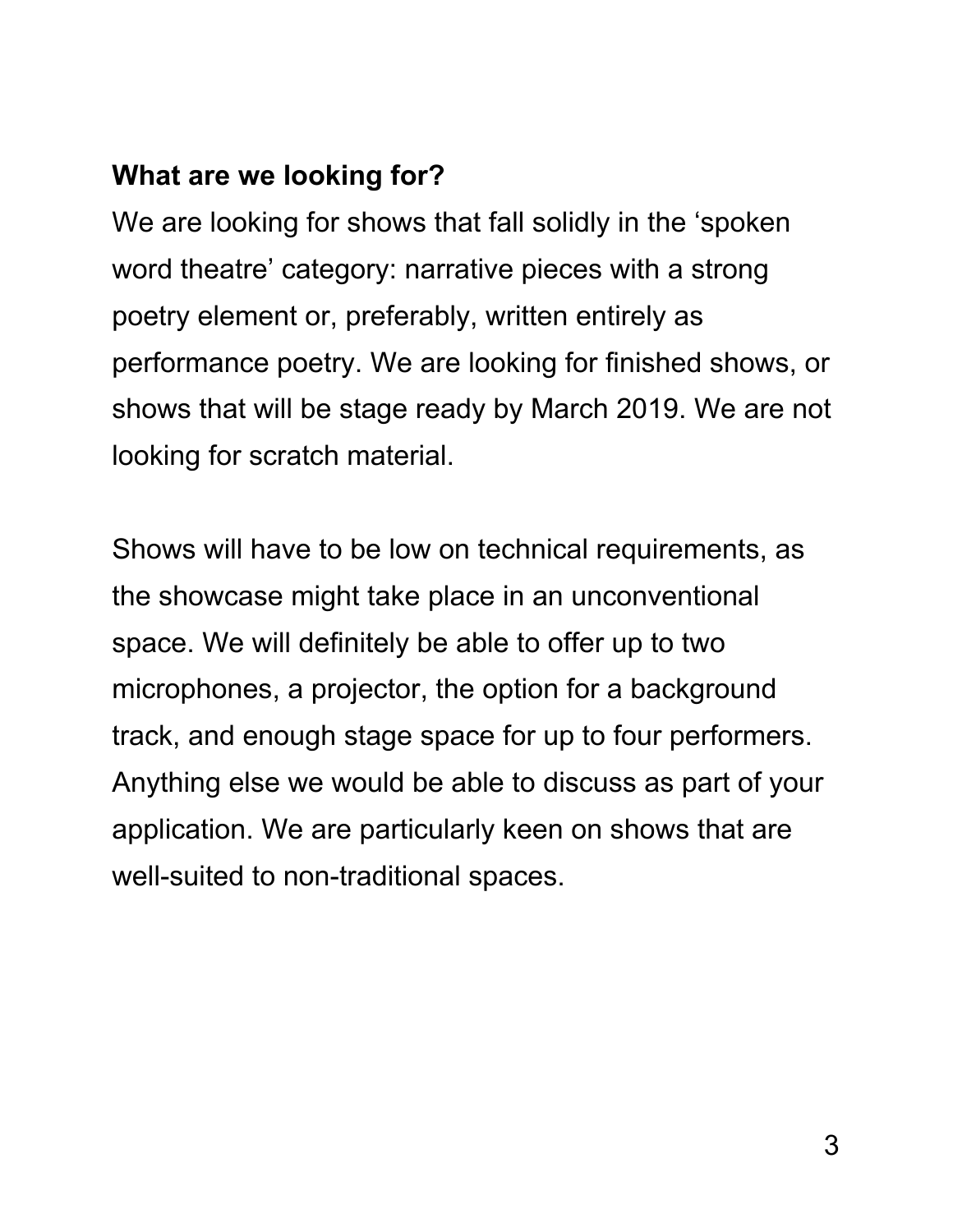#### **What are we offering?**

We can offer a performance fee of £60 for the long-form slot, and £40 for the 30-minute slot. We have a budget to go towards travel costs, and can provide basic accomodation for anyone coming from outside Glasgow.

In The Works will provide the venue and promotion for the show. We will also be offering a 35/25/40 box office split to the long-form slot/30-minute slot/In The Works respectively. As this is the first time we will be putting on a showcase of this kind, we do not have any educated expectations of audience size: as such, we recommend artists only apply if they would be happy to perform for the designated performance fee.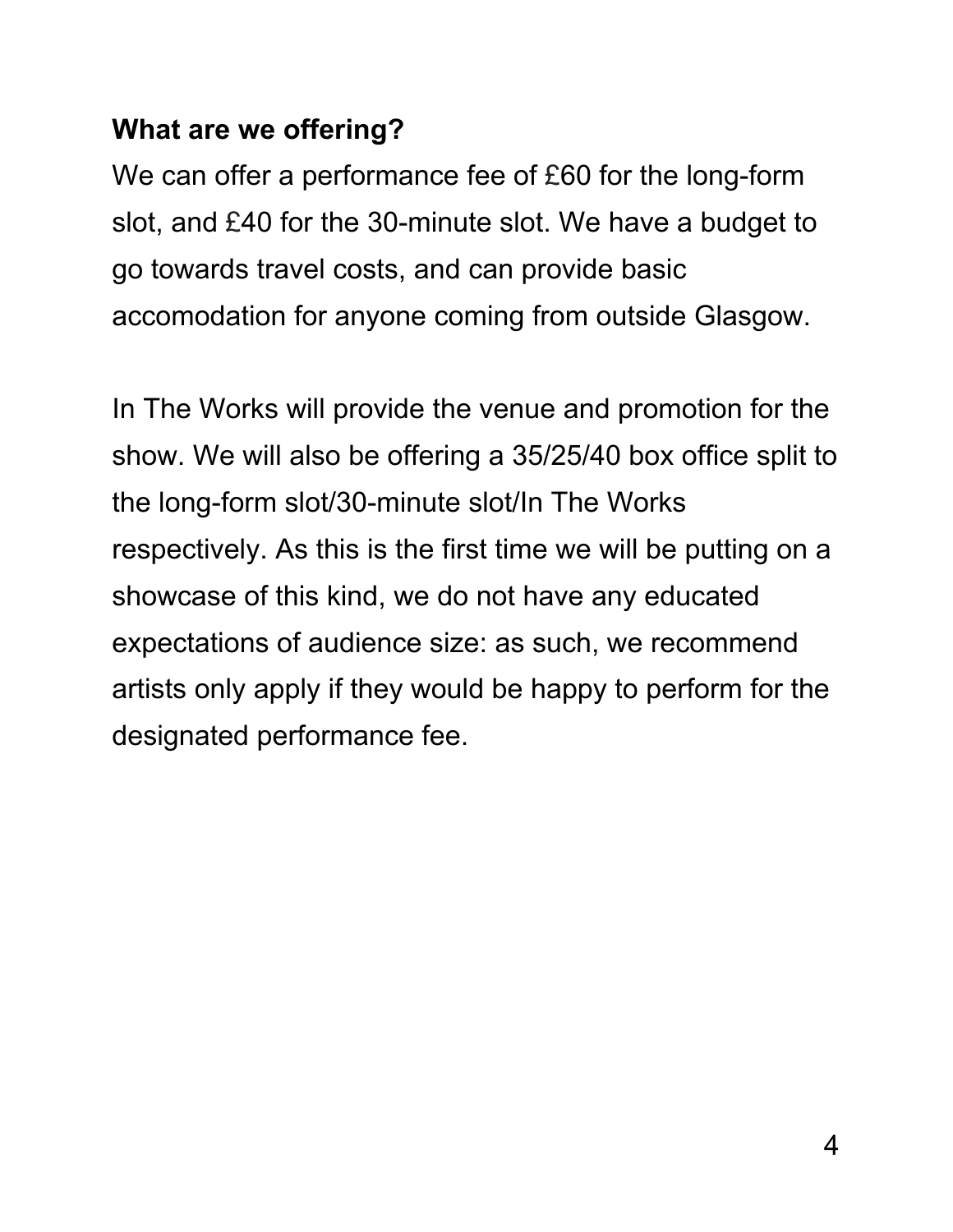## **Applications**

To apply, please send the following to

[ITWspokenwordtheatre@gmail.com](mailto:ITWspokenwordtheatre@gmail.com):

- A performance CV and/or 250-word bio about your experience and practice as an artist.
- A description of your show, including a plot summary, technical specifications and where it's been before (300 words max.)
- A 5 page excerpt from the script.
- A video of you performing, preferably the show you are applying with. (5 mins max, if longer please indicate which section you would like us to watch.)

If preferred, you are welcome to send us this info in a video applications of 5 minutes max. Please make sure to still attach an excerpt from your show alongside it, either on film or on page.

The deadline for this opportunity is midnight on the 31st of October 2018. We will send a confirmation within 5 days of receiving your application. We are specifically keen to hear from people who have faced barriers in accessing the